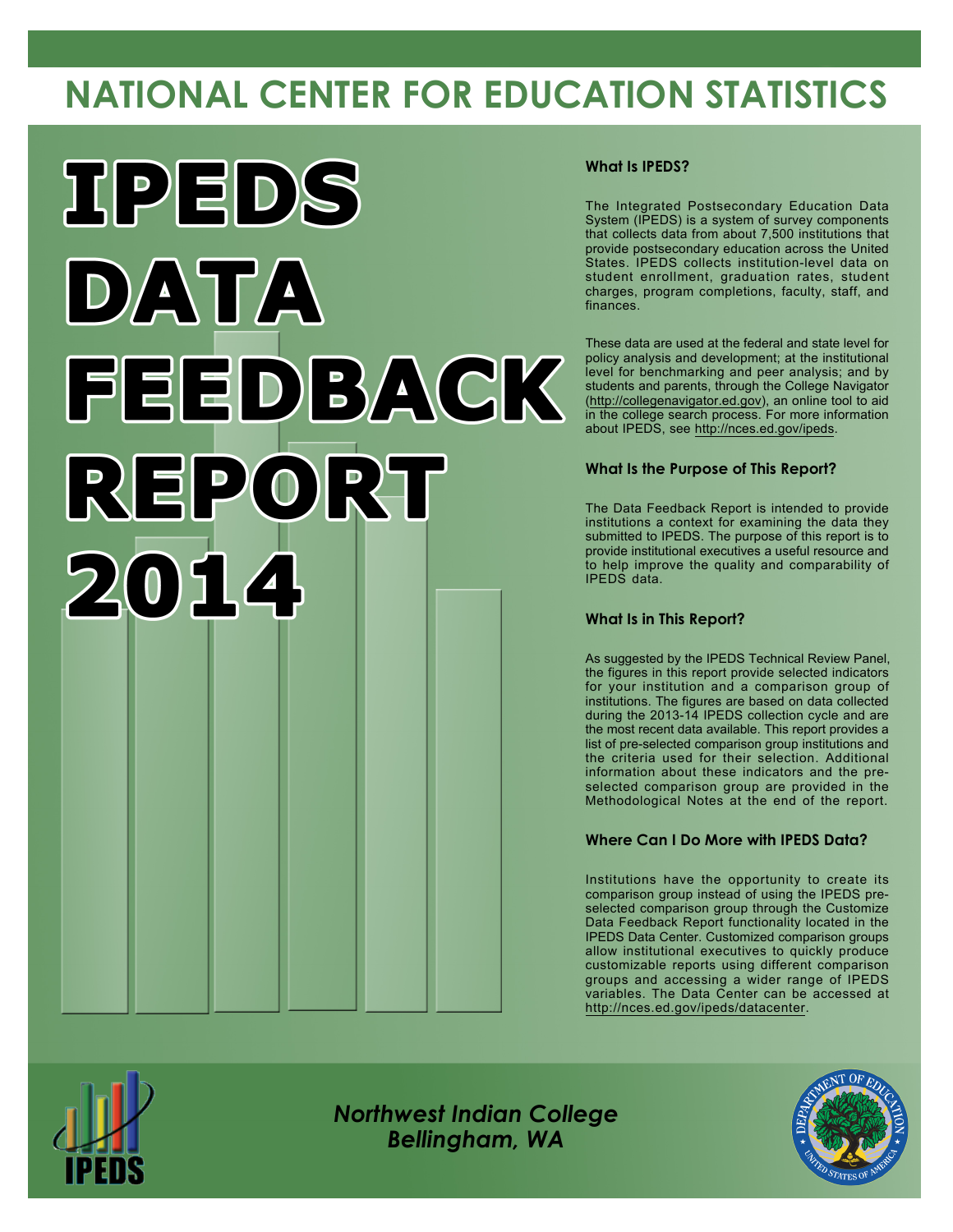#### **COMPARISON GROUP**

Comparison group data are included to provide a context for interpreting your institution's statistics. If your institution did not define a Custom Comparison Group for this report by July 15, NCES selected a comparison group for you. (In this case, the characteristics used to define the comparison group appears below.) The Customize Data Feedback Report functionality on the IPEDS Data Center [\(http://nces.ed.gov/ipeds/datacenter/\)](http://nces.ed.gov/ipeds/datacenter/) can be used to reproduce the figures in this report using different peer groups.

Using some of your institution's characteristics, a group of comparison institutions was selected for you. The characteristics include Carnegie Classification of Tribal Colleges. This comparison group includes the following 33 institutions:

- Aaniiih Nakoda College (Harlem, MT)
- Bay Mills Community College (Brimley, MI)
- Blackfeet Community College (Browning, MT)
- Cankdeska Cikana Community College (Fort Totten, ND)
- Chief Dull Knife College (Lame Deer, MT)
- College of Menominee Nation (Keshena, WI)
- College of the Muscogee Nation (Okmulgee, OK)
- Dine College (Tsaile, AZ)
- Fond du Lac Tribal and Community College (Cloquet, MN)
- Fort Berthold Community College (New Town, ND)
- Fort Peck Community College (Poplar, MT)
- Haskell Indian Nations University (Lawrence, KS)
- Ilisagvik College (Barrow, AK)
- Institute of American Indian and Alaska Native Culture (Santa Fe, NM)
- Keweenaw Bay Ojibwa Community College (Baraga, MI)
- Lac Courte Oreilles Ojibwa Community College (Hayward, WI)
- Leech Lake Tribal College (Cass Lake, MN)
- Little Big Horn College (Crow Agency, MT)
- Little Priest Tribal College (Winnebago, NE)
- Navajo Technical University (Crownpoint, NM)
- Nebraska Indian Community College (Macy, NE)
- Oglala Lakota College (Kyle, SD)
- Saginaw Chippewa Tribal College (Mount Pleasant, MI)
- Salish Kootenai College (Pablo, MT)
- Sinte Gleska University (Mission, SD)
- Sisseton Wahpeton College (Sisseton, SD)
- Sitting Bull College (Fort Yates, ND)
- Southwestern Indian Polytechnic Institute (Albuquerque, NM)
- Stone Child College (Box Elder, MT)
- Tohono O'Odham Community College (Sells, AZ)
- Turtle Mountain Community College (Belcourt, ND)
- United Tribes Technical College (Bismarck, ND)
- White Earth Tribal and Community College (Mahnomen, MN)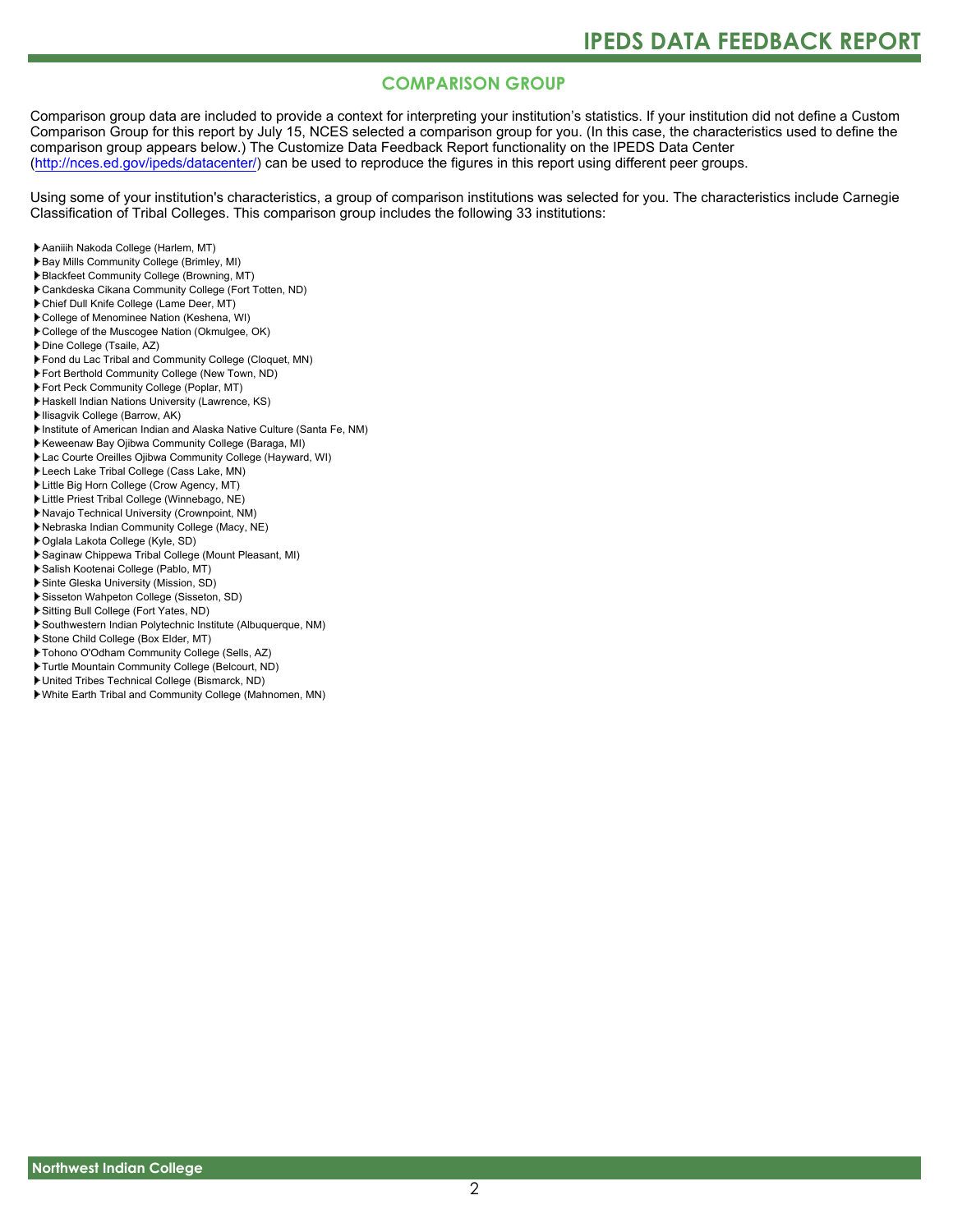



NOTE: For more information about disaggregation of data by race and ethnicity, see the Methodological Notes. Median values for the comparison group will not add to 100%. See "Use of Median Values for Comparison Group" for how median values are determined. N is the number of institutions in the comparison group.

SOURCE: U.S. Department of Education, National Center for Education Statistics, Integrated Postsecondary Education Data System (IPEDS): Spring 2014, Fall Enrollment component.

#### **Figure 2. Unduplicated 12-month headcount of all students and of undergraduate students (2012-13), total FTE enrollment (2012-13), and full- and part-time fall enrollment (Fall 2013)**



NOTE: For details on calculating full-time equivalent (FTE) enrollment, see Calculating FTE in the Methodological Notes. Total headcount, FTE, and full- and part-time fall enrollment include both undergraduate and postbaccalaureate students, when applicable. N is the number of institutions in the comparison group.

SOURCE: U.S. Department of Education, National Center for Education Statistics, Integrated Postsecondary Education Data System (IPEDS): Fall 2013, 12-month Enrollment component and Spring 2014, Fall Enrollment component.

#### **Figure 3. Number of degrees awarded, by level: 2012-13**



**The Comparison Group Median** 

NOTE: For additional information about postbaccalaureate degree levels, see the Methodology Notes. N is the number of institutions in the comparison group. SOURCE: U.S. Department of Education, National Center for Education Statistics, Integrated Postsecondary Education Data System (IPEDS): Fall 2013, Completions component.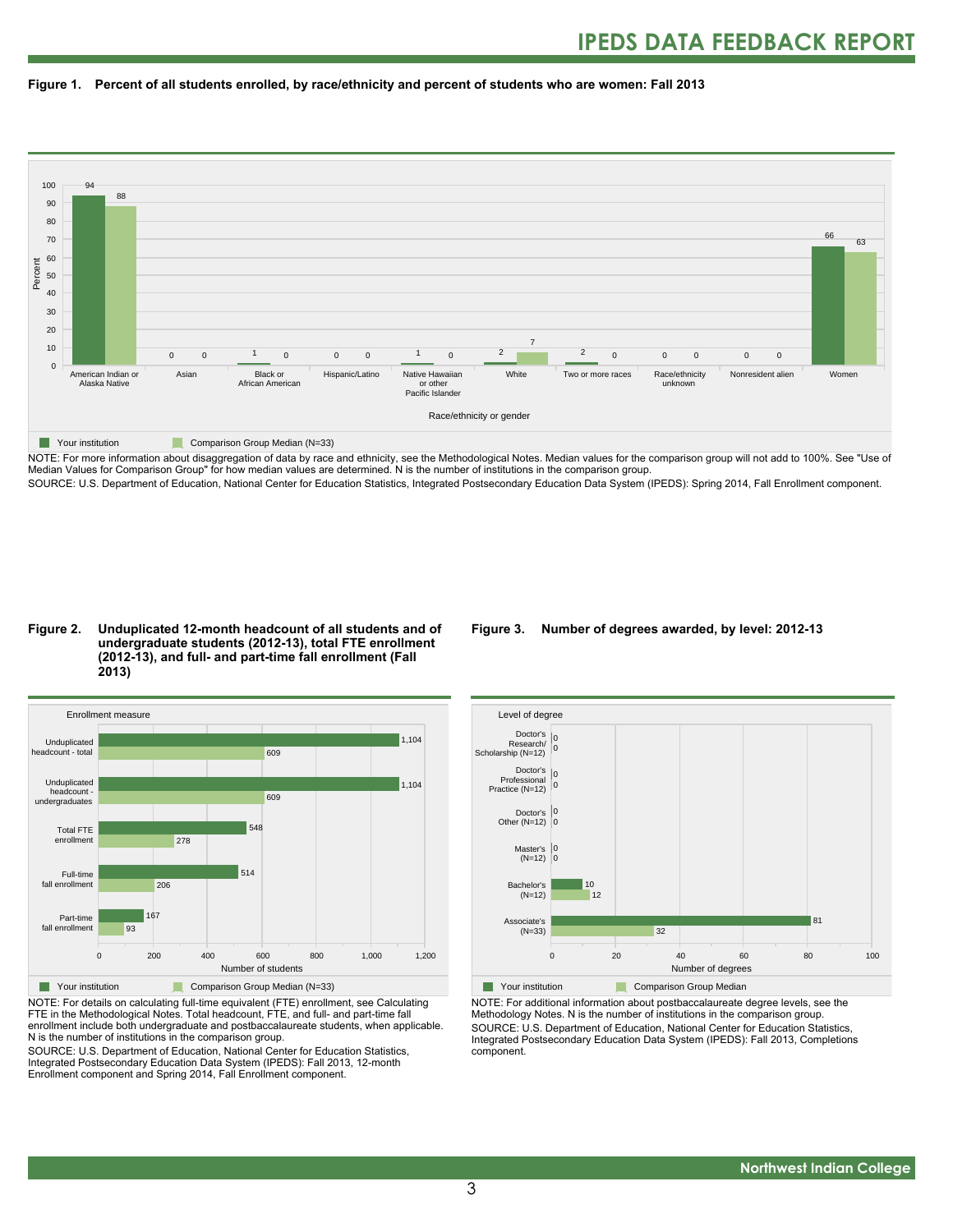### **IPEDS DATA FEEDBACK REPORT**

**Figure 4. Academic year tuition and required fees for full-time, first-time degree/certificate-seeking undergraduates: 2010-11 to 2013-14**



NOTE: The tuition and required fees shown here are the lowest reported from the categories of in-district, in-state, and out-of-state. N is the number of institutions in the comparison group.

SOURCE: U.S. Department of Education, National Center for Education Statistics, Integrated Postsecondary Education Data System (IPEDS): Fall 2013, Institutional Characteristics component.





NOTE: Average net price is for full-time, first-time degree/certificate-seeking undergraduate students and is generated by subtracting the average amount of federal, state/local government, and institutional grant and scholarship aid from the total cost of attendance. Total cost of attendance is the sum of published tuition and required fees, books and supplies, and the average room and board and other expenses. For details, see the Methodological Notes. N is the number of institutions in the comparison group. SOURCE: U.S. Department of Education, National Center for Education Statistics, Integrated Postsecondary Education Data System (IPEDS): Fall 2013, Institutional Characteristics component; Winter 2013-14, Student Financial Aid component.

**Figure 6. Percent of full-time, first-time degree/certificate-seeking undergraduate students who received grant or scholarship aid from the federal government, state/local government, or the institution, or loans, by type of aid: 2012-13**



NOTE: Any grant aid above includes grant or scholarship aid from the federal government, state/local government, or the institution. Federal grants includes Pell grants and other federal grants. Any loans includes federal loans and other loans to students. For details on how students are counted for financial aid reporting, see Cohort Determination in the Methodological Notes. N is the number of institutions in the comparison group. SOURCE: U.S. Department of Education, National Center for Education Statistics, Integrated Postsecondary Education Data System (IPEDS): Winter 2013-14, Student Financial Aid component.

#### **Figure 7. Average amounts of grant or scholarship aid from the federal government, state/local government, or the institution, or loans received, by full-time, first-time degree/certificate-seeking undergraduate students, by type of aid: 2012-13**



NOTE: Any grant aid above includes grant or scholarship aid from the federal government, state/local government, or the institution. Federal grants includes Pell grants and other federal grants. Any loans includes federal loans and other loans to students. Average amounts of aid were calculated by dividing the total aid awarded by the total number of recipients in each institution. N is the number of institutions in the comparison group. Medians are not reported for comparison groups with less than three values. SOURCE: U.S. Department of Education, National Center for Education Statistics, Integrated Postsecondary Education Data System (IPEDS): Winter 2013-14, Student Financial Aid component.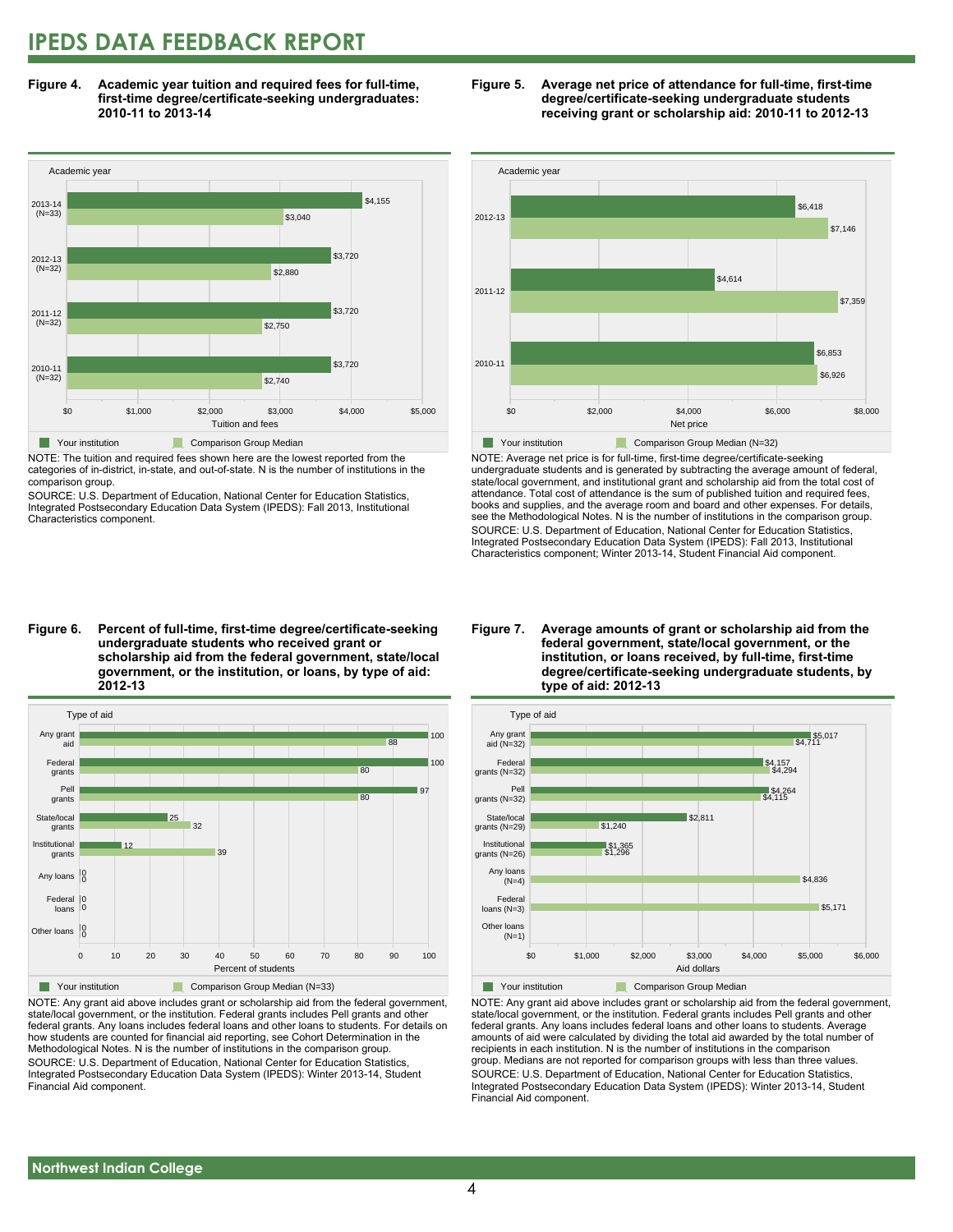## **IPEDS DATA FEEDBACK REPORT**

**Figure 8. Percent of all undergraduates receiving aid by type of aid: 2012-13**

**Figure 9. Average amount of aid received by all undergraduates, by type of aid: 2012-13**



NOTE: Any grant aid above includes grant or scholarship aid from the federal government, state/local government, the institution, or other sources. Federal loans includes only federal loans to students. N is the number of institutions in the comparison group. SOURCE: U.S. Department of Education, National Center for Education Statistics, Integrated Postsecondary Education Data System (IPEDS): Winter 2013-14, Student Financial Aid component.



NOTE: Any grant aid above includes grant or scholarship aid from the federal government, state/local government, the institution, or other sources. Federal loans includes federal loans to students. Average amounts of aid were calculated by dividing the total aid awarded by the total number of recipients in each institution. N is the number of institutions in the comparison group.

SOURCE: U.S. Department of Education, National Center for Education Statistics, Integrated Postsecondary Education Data System (IPEDS): Winter 2013-14, Student Financial Aid component.

#### **Figure 10. Graduation rate and transfer-out rate (2007 cohort); graduation rate cohort as a percent of total entering students and retention rates of first-time students (Fall 2013)**



NOTE: Graduation rate cohort includes all full-time, first-time degree/certificate-seeking undergraduate students. Entering class includes all students coming to the institution for the first time. Only institutions with a mission to prepare students to transfer are required to report transfers out. Graduation and transfer-out rates are the Student Right-to-Know rates. Retention rates are measured from the fall of first enrollment to the following fall. 4 yr institutions report retention rates for students seeking a bachelor's degree. Median values for the comparison group will not add to 100%. N is the number of institutions in the comparison group.

SOURCE: U.S. Department of Education, National Center for Education Statistics, Integrated Postsecondary Education Data System (IPEDS): Winter 2013-14, Graduation Rates component and Spring 2014, Fall Enrollment component.

#### **Figure 11. Full-time equivalent staff, by occupational category: Fall 2013**



NOTE: Graduate assistants are not included. For calculation details, see the Methodological Notes. N is the number of institutions in the comparison group. SOURCE: U.S. Department of Education, National Center for Education Statistics, Integrated Postsecondary Education Data System (IPEDS): Spring 2014, Human Resources component.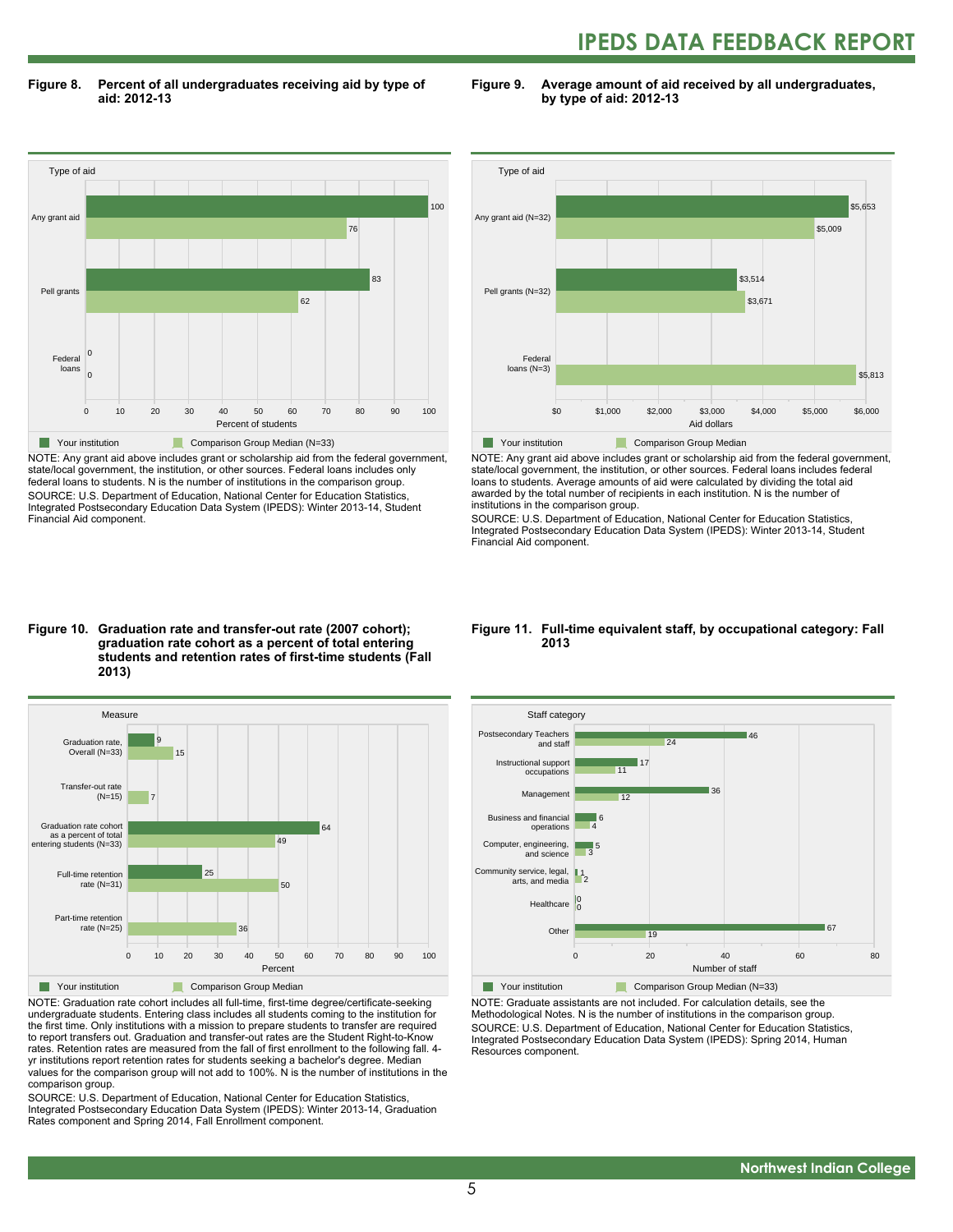### **IPEDS DATA FEEDBACK REPORT**

**Figure 12. Average salaries of full-time instructional non-medical staff equated to 9-month contracts, by academic rank: Academic year 2013-14**



NOTE: Average salaries of full-time instructional non-medical staff equated to 9-month contracts was calculated by multiplying the average monthly salary by 9. The average monthly salary was calculated by dividing the total salary outlays by the total number of months covered by staff on 9, 10, 11 and 12-month contracts. Medians are not reported for comparison groups with less than three values.

SOURCE: U.S. Department of Education, National Center for Education Statistics, Integrated Postsecondary Education Data System (IPEDS): Spring 2014, Human Resources component.

#### **Figure 13. Percent distribution of core revenues, by source: Fiscal year 2013**



NOTE: The comparison group median is based on those members of the comparison group that report finance data using the same accounting standards as the comparison institution. For a detailed definition of core revenues, see the Methodological Notes. N is the number of institutions in the comparison group.

SOURCE: U.S. Department of Education, National Center for Education Statistics, Integrated Postsecondary Education Data System (IPEDS): Spring 2014, Finance component.

#### **Figure 14. Core expenses per FTE enrollment, by function: Fiscal year 2013**



NOTE: Expenses per full-time equivalent (FTE) enrollment, particularly instruction, may be inflated because finance data includes all core expenses while FTE reflects credit activity only. For details on calculating FTE enrollment and a detailed definition of core expenses, see the Methodological Notes. N is the number of institutions in the comparison group. SOURCE: U.S. Department of Education, National Center for Education Statistics, Integrated Postsecondary Education Data System (IPEDS): Fall 2013, 12-month Enrollment component and Spring 2014, Finance component.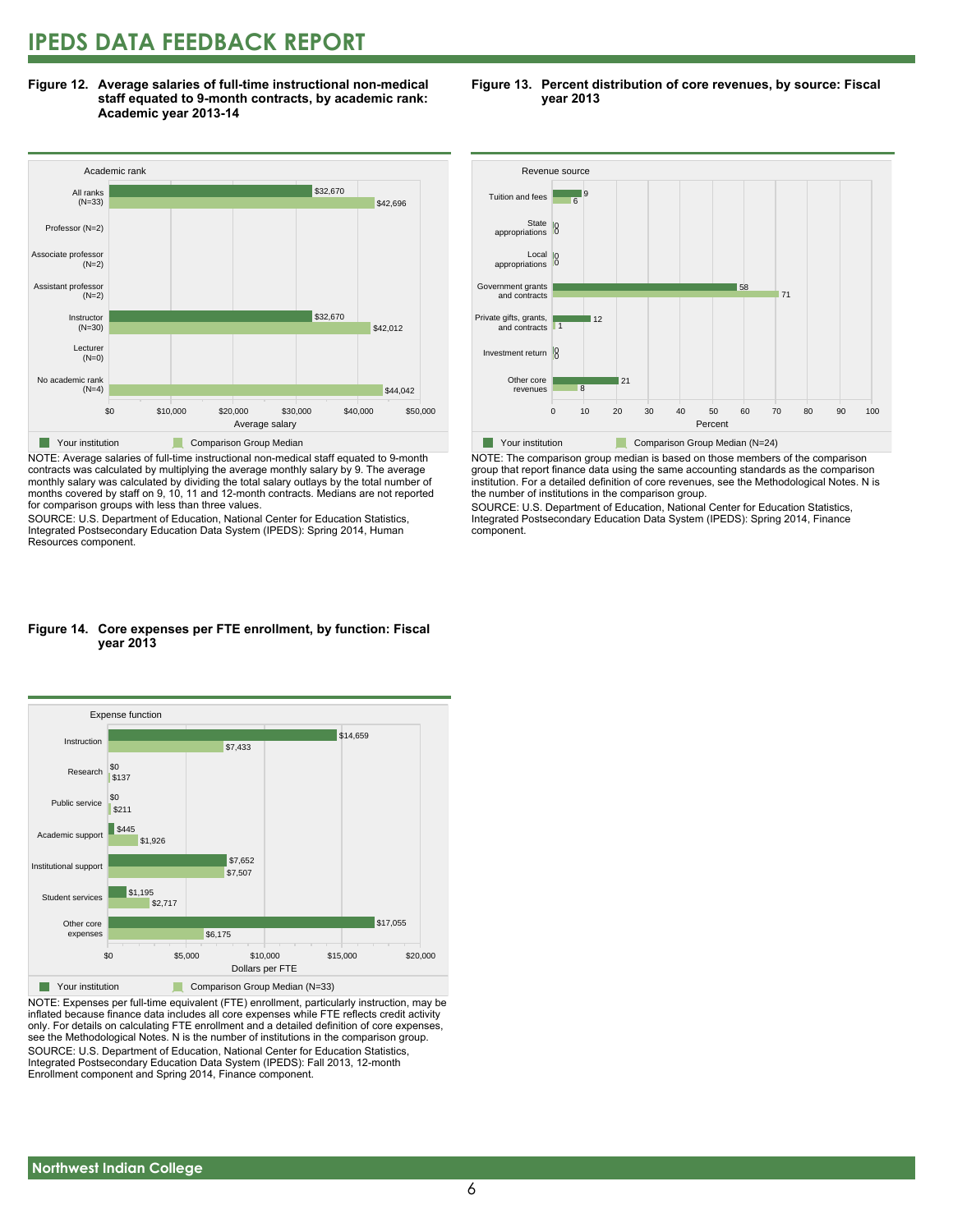#### **METHODOLOGICAL NOTES**

#### **Overview**

This report is based on data supplied by institutions to IPEDS during the 2013-14 data collection year. Response rates exceeded 99% for most surveys. Detailed response tables are included in IPEDS First Look reports, which can be found at [http://nces.ed.gov/pubsearch/getpubcats.asp?sid=010.](http://nces.ed.gov/pubsearch/getpubcats.asp?sid=010)

#### **Use of Median Values for Comparison Group**

The value for the comparison institution is compared to the median value for the comparison group for each statistic included in the figure. If more than one statistic is presented in a figure, the median values are determined separately for each indicator or statistic. Medians are not reported for comparison groups with fewer than three values. Where percentage distributions are presented, median values may not add to 100%. The IPEDS Data Center provides access to all of the data used to create the figures included in this report.

#### **Missing Statistics**

If a statistic is not reported for your institution, the omission indicates that the statistic is not relevant to your institution and the data were not collected. Not all notes may be applicable to your report.

#### **Use of Imputed Data**

All IPEDS data are subject to imputation for total (institutional) and partial (item) nonresponse. If necessary, imputed values were used to prepare your report.

#### **Data Confidentiality**

IPEDS data are not collected under a pledge of confidentiality.

#### **Disaggregation of Data by Race/Ethnicity**

When applicable, some statistics are disaggregated by race/ethnicity. Data disaggregated by race/ethnicity have been reported using the 1997 Office of Management and Budget categories. Detailed information about the race/ethnicity categories can be found at <http://nces.ed.gov/ipeds/reic/resource.asp>.

#### **Cohort Determination for Reporting Student Financial Aid and Graduation Rates**

Student cohorts for reporting Student Financial Aid and Graduation Rates data are based on the reporting type of the institution. For institutions that report based on an academic year (those operating on standard academic terms), student counts and cohorts are based on fall term data. Student counts and cohorts for program reporters (those that do not operate on standard academic terms) are based on unduplicated counts of students enrolled during a full 12-month period.

#### **Description of Statistics Used in the Figures**

#### *Admissions and Test Score Data*

Admissions and test score data are presented only for institutions that do not have an open admission policy, and apply to first-time, degree/certificate-seeking undergraduate students only. Applicants include only those students who fulfilled all requirements for consideration for admission and who were notified of one of the following actions: admission, non-admission, placement on a wait list, or application withdrawn (by applicant or institution). Admitted applicants (admissions) include wait-listed students who were subsequently offered admission. Early decision, early action, and students who began studies during the summer prior to the fall reporting period are included. Institutions report test scores only if they are required for admission.

#### *Average Institutional Net Price*

Average net price is calculated for full-time, first-time degree/certificateseeking undergraduates who were awarded grant or scholarship aid from the federal government, state/local government, or the institution anytime during the full aid year. For public institutions, this includes only students who paid the in-state or in-district tuition rate. Other sources of grant aid are excluded. Average net price is generated by subtracting the average amount of federal, state/local government, and institutional grant and scholarship aid from the total cost of attendance. Total cost of attendance is the sum of published tuition and required fees, books and supplies, and the average room and board and other expenses.

For the purpose of the IPEDS reporting, aid received refers to financial aid that was awarded to, and accepted by, a student. This amount may differ from the aid amount that is disbursed to a student.

#### *Core Revenues*

Core revenues for public institutions reporting under GASB standards include tuition and fees; state and local appropriations; government grants and contracts; private gifts, grants, and contracts; sales and services of educational activities; investment income; other operating and nonoperating sources; and other revenues and additions (federal and capital appropriations and grants and additions to permanent endowments). Core revenues for private, not-for-profit institutions (and a small number of public institutions) reporting under FASB standards include tuition and fees; government appropriations (federal, state, and local); government grants and contracts; private gifts, grants, and contracts (including contributions from affiliated entities); investment return; sales and services of educational activities; and other sources. Core revenues for private, forprofit institutions reporting under FASB standards include tuition and fees; government appropriations, grants, and contracts (federal, state, and local); private grants and contracts; investment income; sales and services of educational activities; and other sources. At degree-granting institutions, core revenues exclude revenues from auxiliary enterprises (e.g., bookstores, dormitories), hospitals, and independent operations. Nondegree-granting institutions do no report revenue from auxiliary enterprises in a separate category. These amounts may be included in the core revenues from other sources.

#### *Core Expenses*

Core expenses include expenses for instruction, research, public service, academic support, institutional support, student services, scholarships and fellowships (net of discounts and allowances), and other expenses. Expenses for operation and maintenance of plant, depreciation, and interest are allocated to each of the other functions. Core expenses at degree-granting institutions exclude expenses for auxiliary enterprises (e.g., bookstores, dormitories), hospitals, and independent operations. Nondegree-granting institutions do not report expenses for auxiliary enterprises in a separate category. These amounts may be included in the core expenses as other expenses.